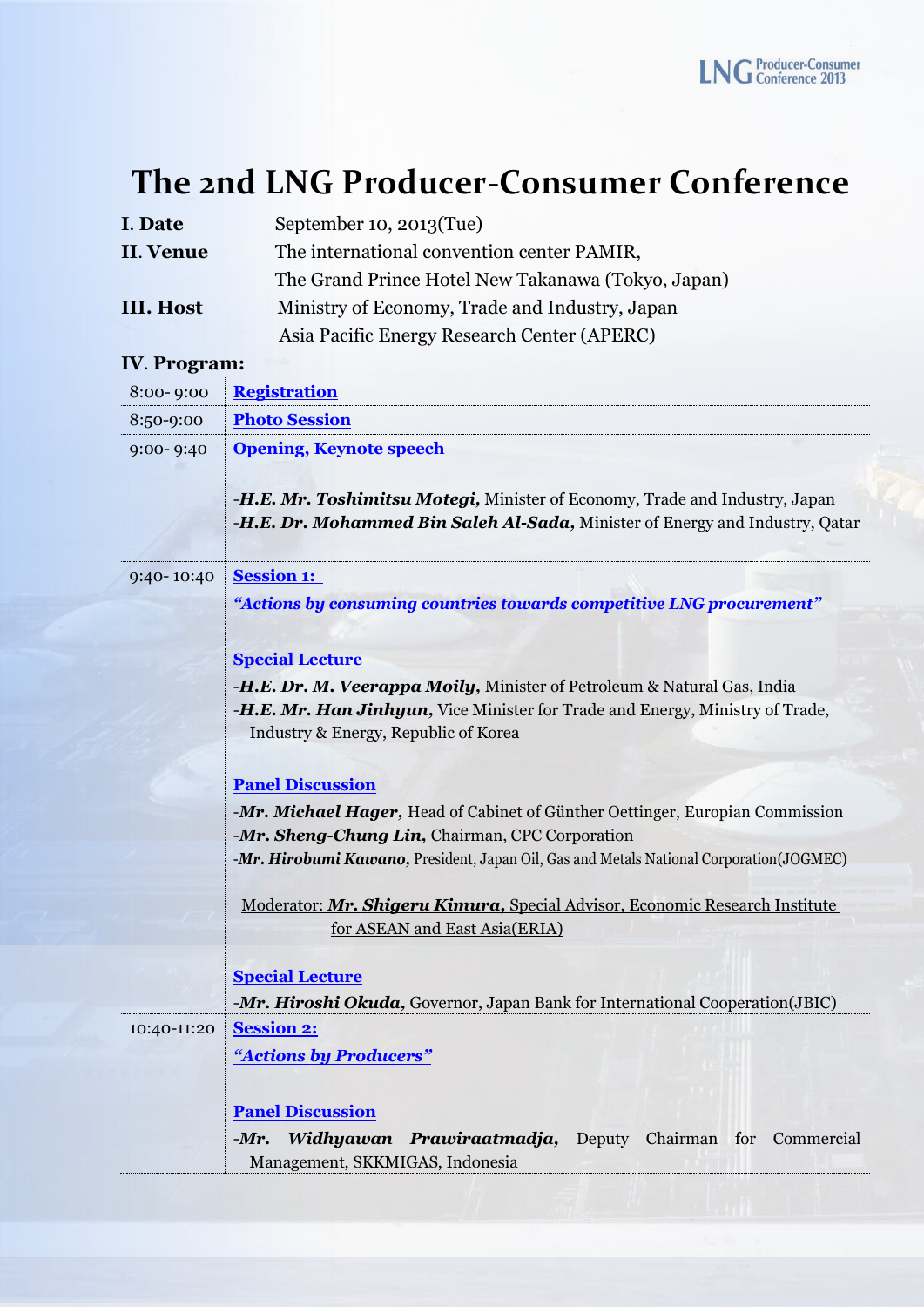|             | -Mr. Rob Franklin, President, ExxonMobil Gas & Power Marketing Company<br>-Mr. Joseph C. Geagea, Corporate Vice President and President, Chevron Gas and<br>Midstream<br>-Mr. Philippe Sauquet, President Gas & Power, Total S.A.<br>-Mr. Roger Bounds, Vice President, Global LNG, Integrated Gas, Upstream<br>International, Shell<br>-Mr. Andrew Laah Yakubu, Group Managing Director, Nigerian National<br>Petroleum Corporation                                                                                                                                               |
|-------------|------------------------------------------------------------------------------------------------------------------------------------------------------------------------------------------------------------------------------------------------------------------------------------------------------------------------------------------------------------------------------------------------------------------------------------------------------------------------------------------------------------------------------------------------------------------------------------|
|             | -Mr. Victor P. Timoshilov, Head of Oriental Projects Coordination Directorate, JSC Gazprom<br>Moderator: Mr. Takayuki Nogami, Chief Economist, Japan Oil, Gas and Metals<br>National Corporation(JOGMEC)                                                                                                                                                                                                                                                                                                                                                                           |
| 11:20-12:20 | <b>Special Session:</b><br><b>Policy discussion by Energy experts</b>                                                                                                                                                                                                                                                                                                                                                                                                                                                                                                              |
|             | <b>Lecture</b><br>-Mr. Takayuki Ueda, Director-General, Agency for Natural Resources and Energy,<br>Minister of Economy, Trade and Industry, Japan                                                                                                                                                                                                                                                                                                                                                                                                                                 |
|             | <b>Panel Discussion</b><br>-Mr. Martin Hoffman, Deputy Secretary of the Commonwealth Department of<br>Resources, Energy and Tourism, Australia<br>-Mr. Matthew Foss, Executive Director, Economics and Markets Branch, Alberta Energy<br>-Mr. Hans Ten Berge, Secretary General, EURELECTRIC<br>-Mr. Takayuki Sumita, Director General for Resources and Fuel Dept., Agency for<br>Natural Resources and Energy, Ministry of Economy, Trade and Industry, Japan<br>-Mr. Laszlo Varro, Head of Division, Gas, Coal and Power Market Division,<br><b>International Energy Agency</b> |
| 12:30-13:30 | Moderator: Dr. Ken Koyama, Chief Economist, Institute of Energy Economics Japan<br><b>Lunch and Special Presentation</b>                                                                                                                                                                                                                                                                                                                                                                                                                                                           |
|             | <b>Remarks</b><br><b>-H.E. Mr. Isshu Sugawara, State Minister of Economy, Trade and Industry, Japan</b>                                                                                                                                                                                                                                                                                                                                                                                                                                                                            |
|             | <b>Introduction of Special Presenter</b><br>-Mr. Nobuo Tanaka, Global Associate for Energy Security and Sustainability,<br>Institute of Energy Economics Japan                                                                                                                                                                                                                                                                                                                                                                                                                     |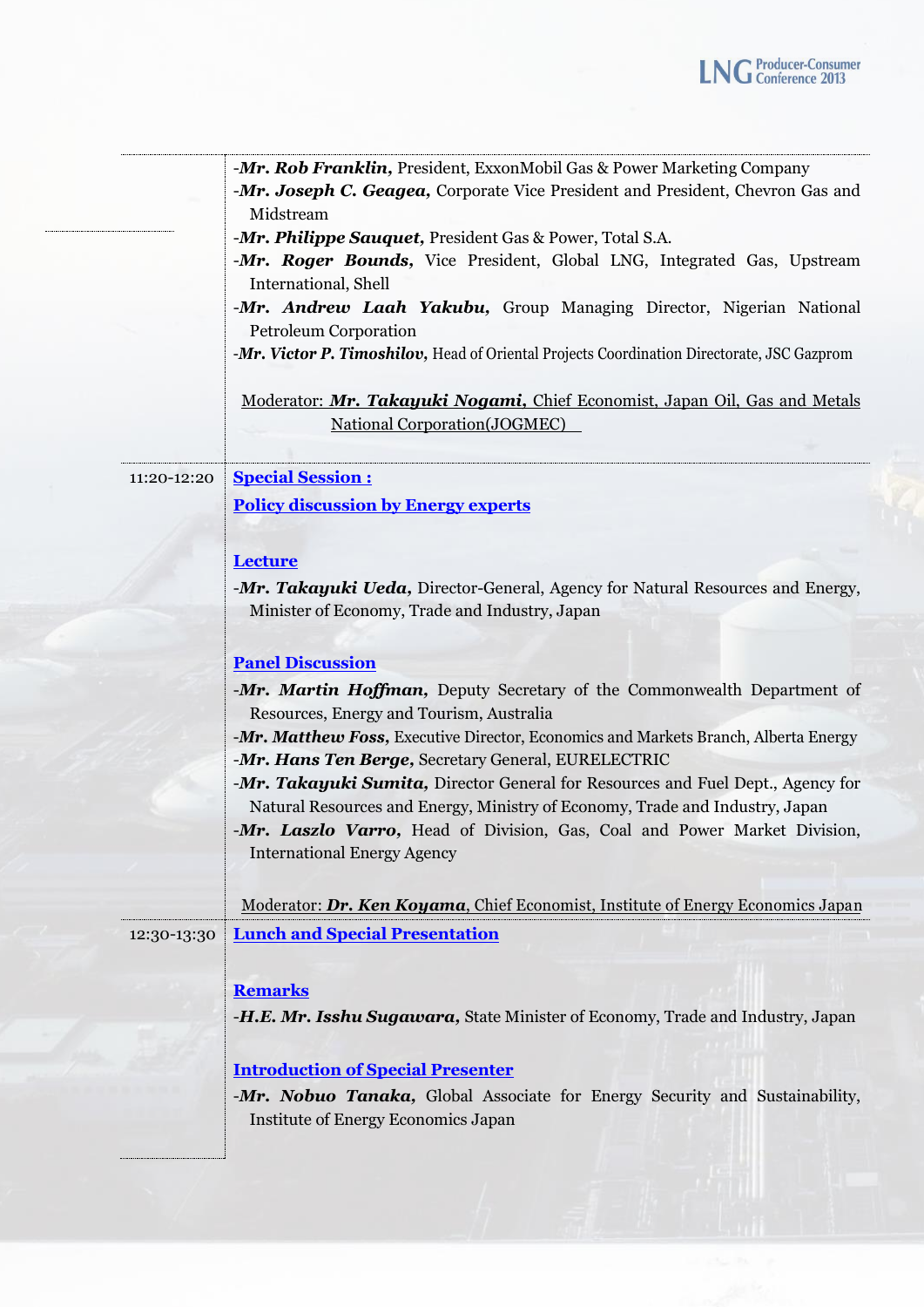|             | <b>Special Presentation</b>                                                                                      |
|-------------|------------------------------------------------------------------------------------------------------------------|
|             | -H.E. Ms. Maria van der Hoeven, Executive Director, International Energy Agency (IEA)                            |
|             | <b>Comment</b>                                                                                                   |
|             | -Mr. Kenji Goto, Deputy Director-General for Economic Affairs Bureau, Ministry of                                |
|             | Foreign Affairs, Japan                                                                                           |
| 14:00-15:30 | <b>Session 3:</b>                                                                                                |
|             | <b>New players, new projects and new businesses</b>                                                              |
|             | <b>Panel Discussion</b>                                                                                          |
|             | -Mr. Michael Smith, Chairman & CEO, Freeport LNG Development L.P                                                 |
|             | -Mr. Daniel S. Sullivan, Commissioner, Dept. of Natural Resources, State of Alaska                               |
|             | -Mr. Michael Keenan, Associate Deputy Minister, Natural Resources Canada                                         |
|             | -Mr. Steve Carr, Deputy Minister of the Ministry of Natural Gas Development, The<br>Province of British Columbia |
|             | -Mr. Rodney Eichler, President & Chief Operating Officer, Apache Corporation                                     |
|             | -Mr. R. A. Walker, Chairman, President & CEO, Anadarko Petroleum Corporation                                     |
|             | -Mr. Steve Hill, Vice President of Global LNG and Oil Marketing, BG Group plc                                    |
|             |                                                                                                                  |
|             | Moderator: Mr. Ben McLannahan, Tokyo correspondent, Financial Times                                              |
| 15:30-16:50 | <b>Session4:</b>                                                                                                 |
|             | <b>New procurement behaviors by consumers</b>                                                                    |
|             | <b>Panel Discussion</b>                                                                                          |
|             | -Mr. Naomi Hirose, President, Tokyo Electric Power Co., Inc.                                                     |
|             | -Mr. Tsuyoshi Okamoto, President, Tokyo Gas Co., Ltd.                                                            |
|             | -Mr. Bhuwan Chandra Tripathi, Chairman & Managing Director, The Gas<br>Authority of India (GAIL)                 |
|             | -Mr. Philip Olivier, President of GDF SUEZ LNG                                                                   |
|             | -Mr. Lee Seng Wai, Director of Gas Policy and Infrastructure Development,                                        |
|             | <b>Energy Market Authority, Singapore</b>                                                                        |
|             | -Mr. Masakazu Toyoda, Chairman & CEO, Institute of Energy Economics Japan                                        |
|             | Moderator: Dr. Aldo Flores-Quiroga, Secretary General,                                                           |
|             | <b>International Energy Forum(IEF)</b>                                                                           |
|             |                                                                                                                  |
| 16:50-17:00 | <b>Closing</b>                                                                                                   |
|             |                                                                                                                  |